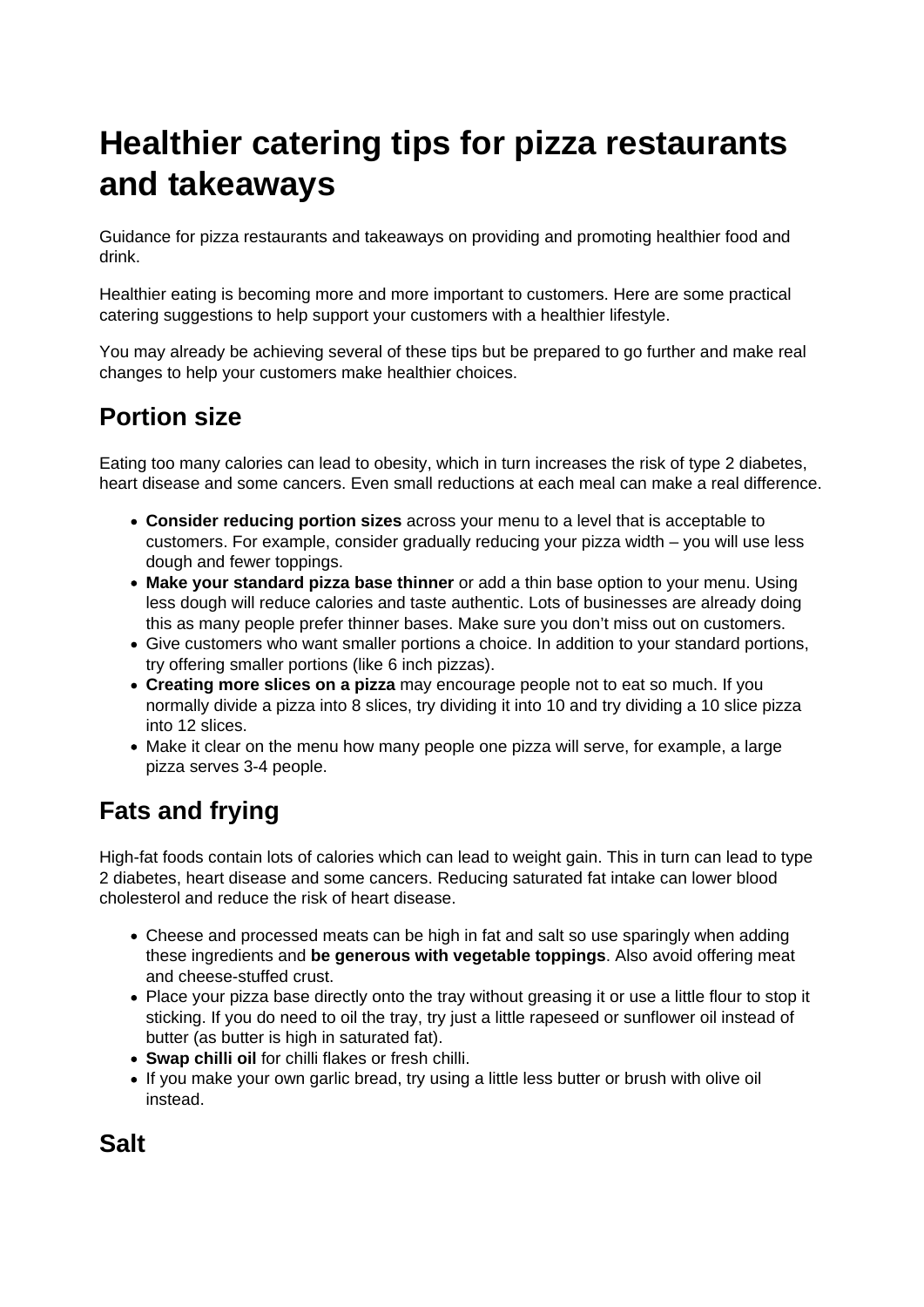It is important to reduce salt intake as too much salt can lead to high blood pressure and an increased risk of stroke and heart disease.

- If you make your own pizza dough and tomato sauce, gradually cut down the amount of salt you use. Customers won't notice if you do this gradually. Try adding a little less each week until you can avoid adding it altogether.
- In addition to your standard pizzas, try promoting new combinations that offer less salty meat and more exciting vegetables like a 'Hot Pepperoni' made with rocket leaves, chilli and less pepperoni or cheese.

### Sugar

Eating too many foods and drinks high in sugar can contribute to excess calories and lead to weight gain, which in turn increases the risk of heart disease, type 2 diabetes, stroke and some cancers. It is also linked to tooth decay.

- Offer healthier drinks as the default option such as water, lower fat milks, low calorie or no added sugar drinks, or pure fruit juices (in a 150ml serving size or as close to this volume as possible) rather than sugary drinks.
- If you do offer desserts, offer fresh fruit without sugar or syrup or desserts that are lower in fat and sugar. Offer smaller portion sizes or choose desserts which meet [Public Health](https://www.gov.uk/government/publications/sugar-reduction-achieving-the-20) [England's sugar reduction and calorie or portion size guidelines](https://www.gov.uk/government/publications/sugar-reduction-achieving-the-20).

#### Fruit vegetables and fibre

These are low in calories and good sources of vitamins, minerals and dietary fibre. Eating plenty of them will help to promote digestive health and can help prevent heart disease, stroke and some cancers.

- Look across your menu and think about where you could add more vegetables to as many dishes as possible (while not adding more fat, sugar or salt). This will allow you to use less of other ingredients (like cheese).
- Offer fruit salad or a platter of fruit on your dessert menu or fruits like melon or figs as part of a starter. The fruit can be fresh, canned in fruit juice, dried or frozen.

# Promote healthier options

Although it is important to improve the nutrient content of all menu items, you can additionally develop promotions to give a unique selling point and encourage customers to pick a healthier meal or snack to eat.

- If you offer meal deals, this is a great way to get your customers to try healthier dishes. For example, a small pizza with a vegetable topping served with soup or salad and fruit for dessert adds variety. Offer healthier drinks and desserts which are lower in fat and sugar or those which meet the sugar reduction and calorie or portion size guidelines, smaller portion sizes or replace with fruit options.
- Encourage customers to choose healthier toppings. You could try doing special price promotions or marketing pizzas with lower salt and fat toppings like tuna, chicken and vegetables (peppers, mushrooms, onion, sweetcorn, garlic or rocket) instead of salty or fatty processed meats and cheeses.
- Train staff to suggest and promote healthier options with higher fibre and less salt, saturated fat, sugar and calories if asked for a recommendation.